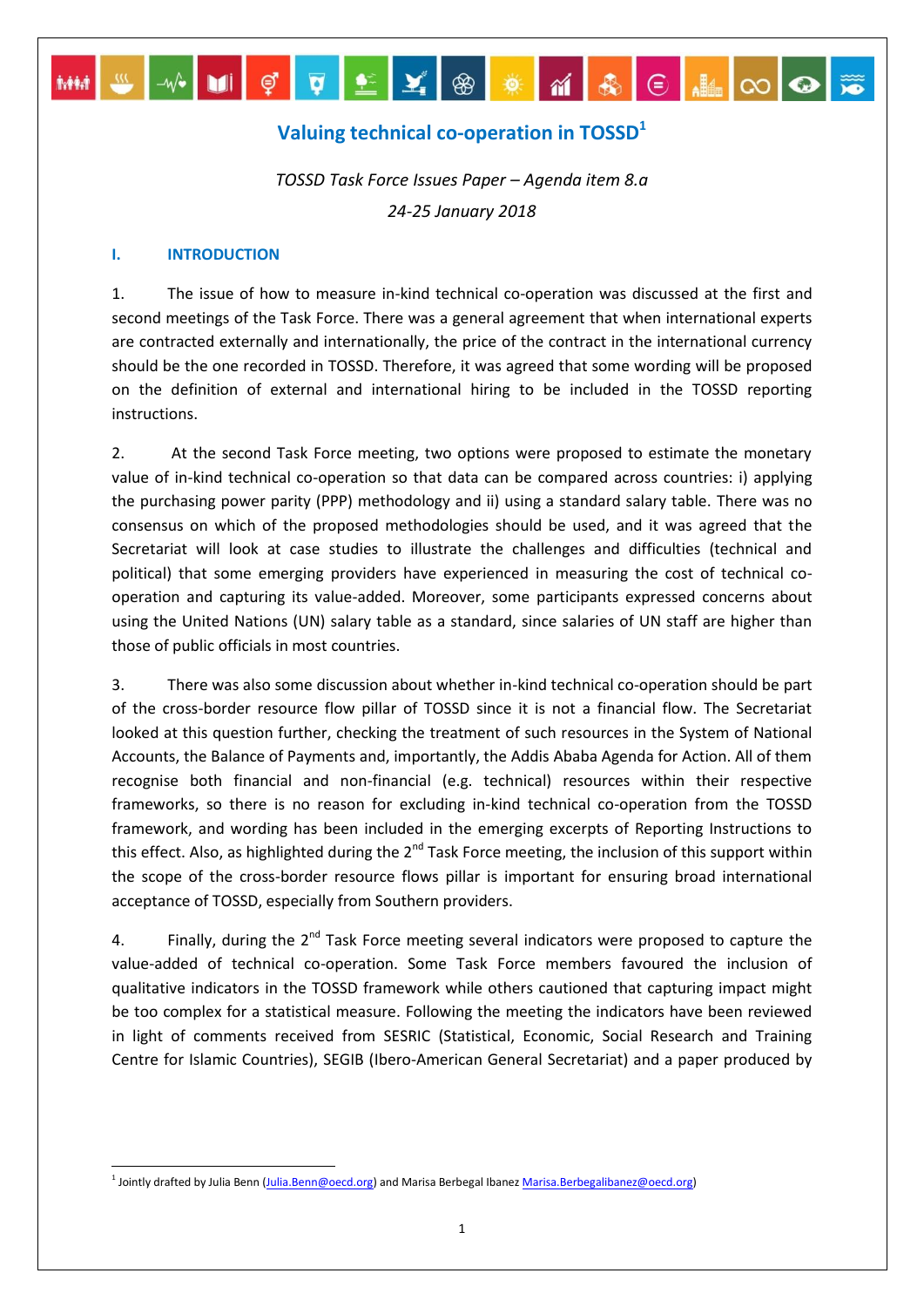the NeST (Network of Southern Think Tanks) on monitoring and evaluating South-South (including technical) co-operation<sup>2</sup>.

5. This paper develops the abovementioned items as follows: The second section proposes wording for TOSSD Reporting Instructions regarding technical co-operation delivered through experts contracted in the international market. The third section provides some case studies to illustrate challenges and difficulties of emerging providers in measuring technical co-operation. It also identifies the main advantages and disadvantages of using the two proposed options for measuring in-kind technical co-operation and provides examples of alternative salary tables that could be used in option two. Finally, the fourth section presents an updated list of possible indicators to capture the value-added of providing technical co-operation. The objective of the Task Force discussion will be to come to agreement on the inclusion of in-kind resources in the TOSSD framework and how they will be valued.

# **II. TOSSD REPORTING INSTRUCTIONS FOR TECHNICAL CO-OPERATION PROVIDED THROUGH EXPERTS CONTRACTED IN THE INTERNATIONAL MARKET**

6. The implementation of technical co-operation activities may involve hiring experts or consultants in the international markets or deploying public officials of provider countries. In the first case TOSSD records the costs incurred by the provider because those costs are already internationally comparable in monetary terms; in the second case a specific methodology is used to estimate the costs in an internationally comparable manner.

#### **Experts contracted in the international market**

**.** 

7. Proposed wording for TOSSD Reporting Instructions:

*If experts are hired in the international market and paid in international currencies (e.g. USD or Euro), the price of the contract will be recorded in TOSSD, regardless of the country of residence of the expert.*

*For experts hired in the international market but paid in local currency of the provider or the*  recipient country<sup>3</sup>, technical co-operation is measured applying the same rules as for public *officials.*

#### **Issues for discussion**

*Do Task Force members agree with the proposed wording for the TOSSD Reporting Instructions?*

### **III. THE TWO OPTIONS FOR MEASURING IN-KIND TECHNICAL CO-OPERATION AND THE VIEWS OF EMERGING PROVIDERS**

8. This section illustrates the political and technical challenges of measuring in-kind technical co-operation by Southern providers, based on consultations and studies by providers in Latin

<sup>2</sup> A monitoring & evaluation framework for South¬South co-operation, Outcome Document of NeST Technical Workshop in Mexico City, Draft Working Document, November 2016.

<sup>3</sup> If local currency of the provider or recipient country is an international currency such us the USD, the rules applicable to public officials should still be applied.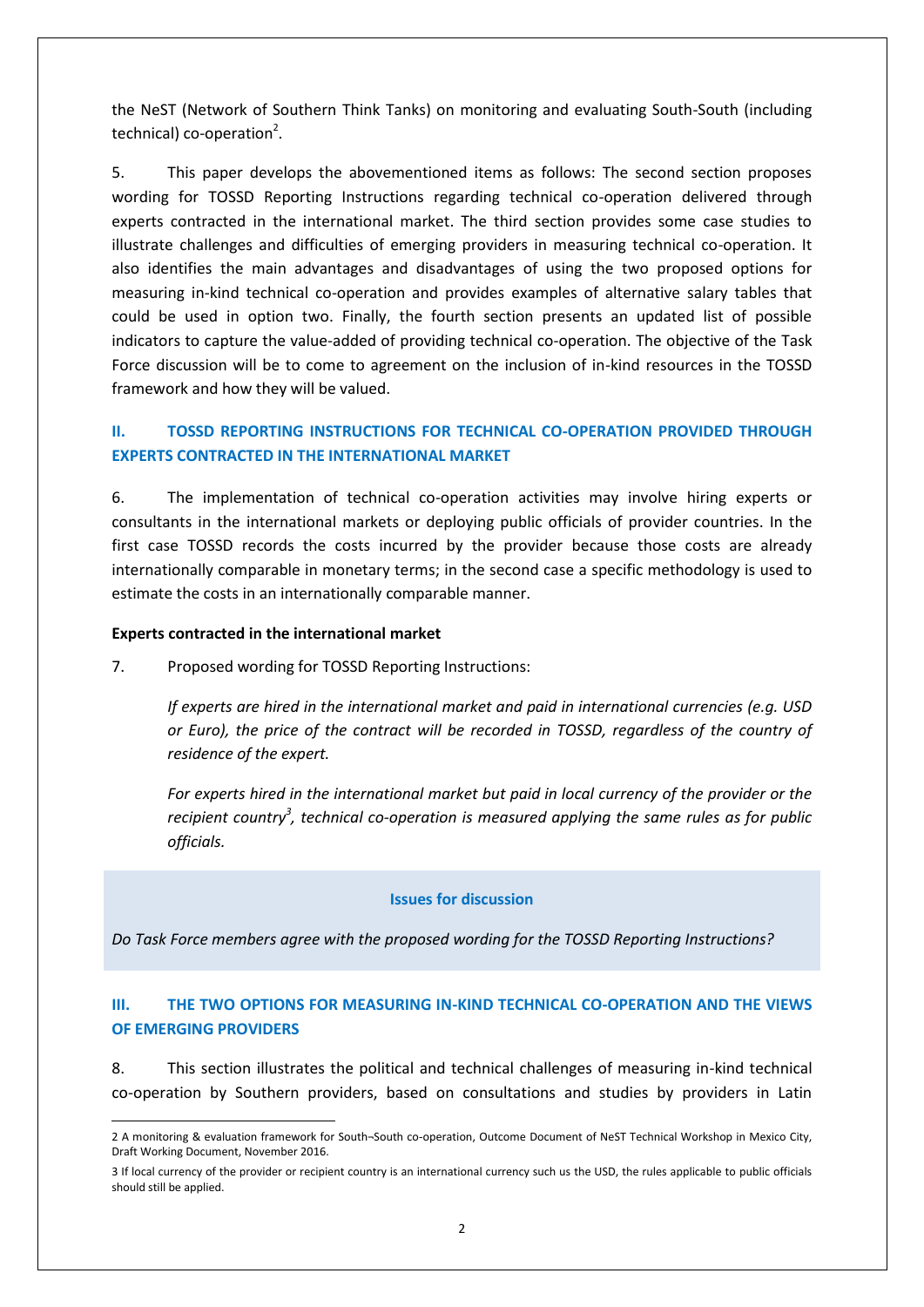America.<sup>4</sup> It also presents the advantages and disadvantages of using option one (PPP methodology) and option two (standard salary table) for measuring in-kind technical co-operation. Finally, some alternative proposals of standard salary tables are presented to address some members' concerns on the use of the UN professional staff salary table.

### **a) How do Southern providers measure technical co-operation? Case studies**

9. Following the 2<sup>nd</sup> Task Force meeting, Mexico and Costa Rica provided information on their respective methodologies to measure and value technical co-operation as follows.

### **Mexico's updated methodology for measuring technical co-operation**

10. Mexico measures its technical co-operation as part of its broader international co-operation. It has a platform called RENCID (Registro Nacional de Cooperación Internacional para el Desarrollo or National Registry of International Development Co-operation in English) where it records information on, among other elements, technical co-operation.

*The Technical Cooperation that Mexico offers through the Public Federal Administration is based on the exchange of civil servants who share their experience in implementing public policy, institutional models, technical management, or technologies developed or improved in Mexico. Mexico has developed a methodology to give a monetary value to the time and opportunity cost of sending their national experts to other countries.*

*In 2010, Mexico developed its first valuation formula which integrated many variables such as level of skills, academic degree, days invested, use of assistants and administrative expenses. In 2013, the formula was reviewed and the methodology adjusted. As per the adjusted methodology, the monetary value integrates a time variable and an average daily wage.*

*The time variable is defined as the number of days dedicated by the employee in the development of the action in the field, plus two days for preparation and reports. The average daily wage is calculated based on the salary level of each Mexican expert/official, according to the Revenue Manual of Public Servants for the agencies and entities of the foreign affairs. Since salaries differ across regions, the table is an average of the salaries for officials with the same level of expertise. Then, PPP factors are applied to the opportunity costs, and the mobility costs (travel and flight expenses) are added. [Mexico's methodology is thus a mixture of proposed option one (PPP) and option two (standard salary table) discussed at the 2nd Task Force meeting.]*

*The main weaknesses of the above methodology, as identified by the Mexican Agency for International Development Cooperation (AMEXCID), are:*

- *Time invested by the experts on preparation and research is a rough estimate.*
- *It does not inform on the real impact of the co-operation.*
- *The salary component is an estimation, reflecting differences in salary levels across various regions in Mexico.*
- *National salaries are lower than those of private consultants or richer economies.*

<sup>1</sup> <sup>4</sup> Providers in other regions could not be covered because of time constraints.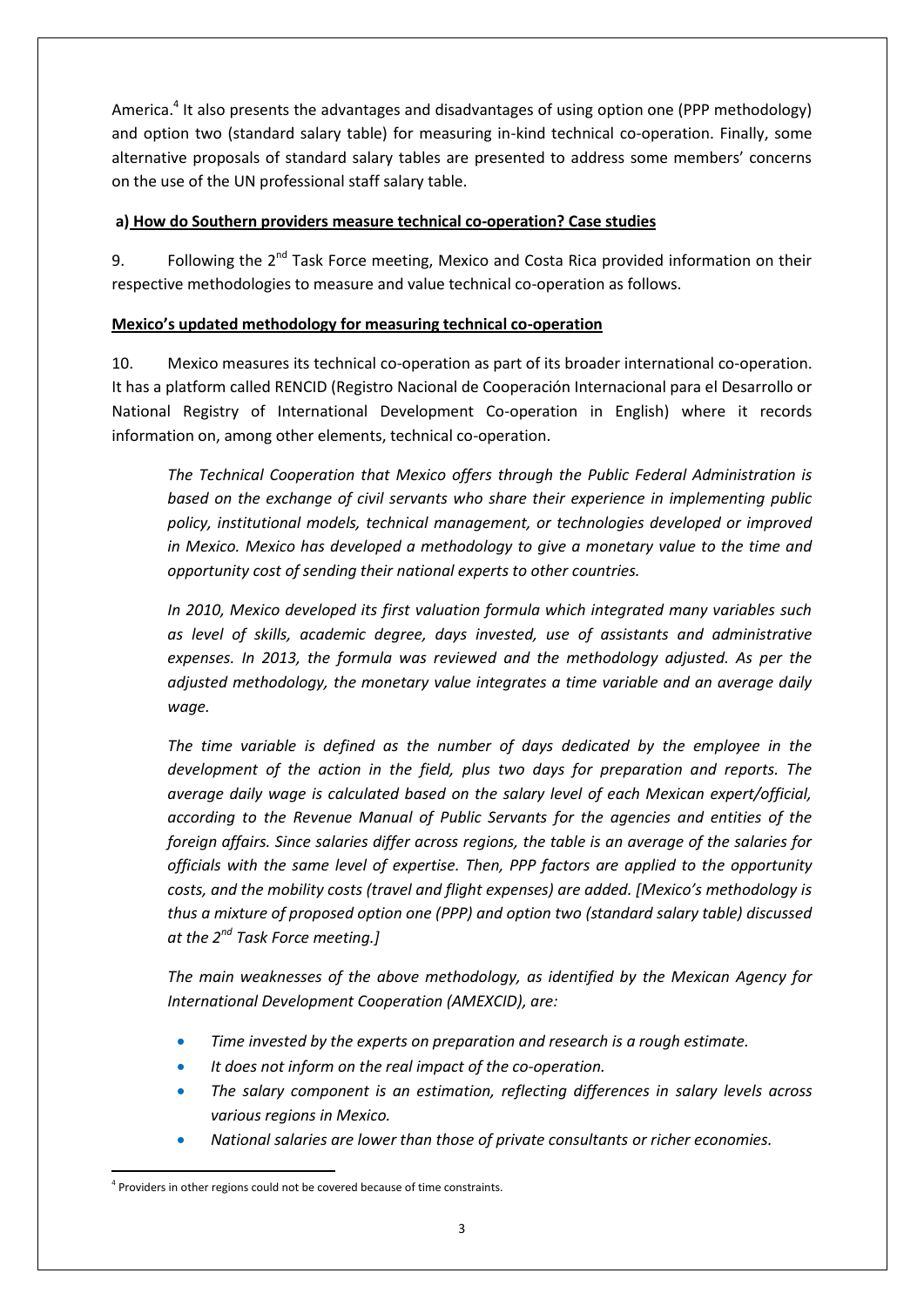*Volatility of exchange rate of Mexican Peso.*

*Mexico's preference for valuing technical co-operation would be option two i.e. establishing a standard salary table.*

### **Costa Rica's tracking of development co-operation**

11. Costa Rica has a dual role of recipient and provider of development co-operation. It has currently a system to register non-reimbursable financial co-operation and technical co-operation called SIGECI (Sistema de la Gestión de Cooperación Internacional or "International Cooperation Management System" in English).

*The technical co-operation Costa Rica offers is based on the exchange of civil servants who share their experience in implementing public policy, institutional models and technical management, among others. The current methodology to measure technical co-operation incorporates the following variables: administrative expenses, level of skills, years of experience, degree and position. It integrates the days dedicated by the public servant in the development of the action multiplied by the daily wage according to the Civil Service table or Budgetary Authority table. Some public officials are part of the civil service regime and others, politically appointed are part of the budgetary authority regime.*

*Other expenses are also added such as travel and flight expenses, accommodation, per diem and insurance. No PPP factors are put in place, and Costa Rican's salary table is not standardized to other global salary tables.* 

*The Ministry of Planning and Economic Policy and the Ministry of Foreign Affairs are currently working on a new methodology for technical co-operation to improve and consider not only the cost but also the value aspect of technical co-operation.* 

*Costa Rica's preference to measure technical co-operation in TOSSD is to incorporate both option one (PPP factors) and option two (global standard table).*

# **"Quantification of South-South cooperation and its implications to the foreign policy of developing countries" 5**

12. The extracts from the above-mentioned paper describe the challenges of measuring southsouth co-operation as follows (with **bolding** added by the Secretariat):

*"South-South cooperation is referred to in the SDG 17 as one of the means of implementation of the 2030 Agenda (…) there seems to be no controversy amongst developing countries as to the importance of highlighting its contribution to the Agenda 2030". However, "limiting the conceptual scope of South-South cooperation only to its financial dimension- Southern providers warn- would render non-financial modalities statistically negligible."*

*The paper highlights some problems associated with measurement methodologies of South-South co-operation that only take into account operational costs: "since the majority of experts in South-South technical cooperation are civil servants, it is not possible to apply a market value to the skills and knowledge that they make available for project implementation. There are difficulties in equating the work of public sector experts with the* 

<sup>1</sup> <sup>5</sup> By Márcio Lopes Corrêa, Coordinator-General of Multilateral Technical Cooperation, Brazilian Cooperation Agency (ABC) published by the South Centre. Available a[t https://www.southcentre.int/policy-brief-41-july-2017/.](https://www.southcentre.int/policy-brief-41-july-2017/)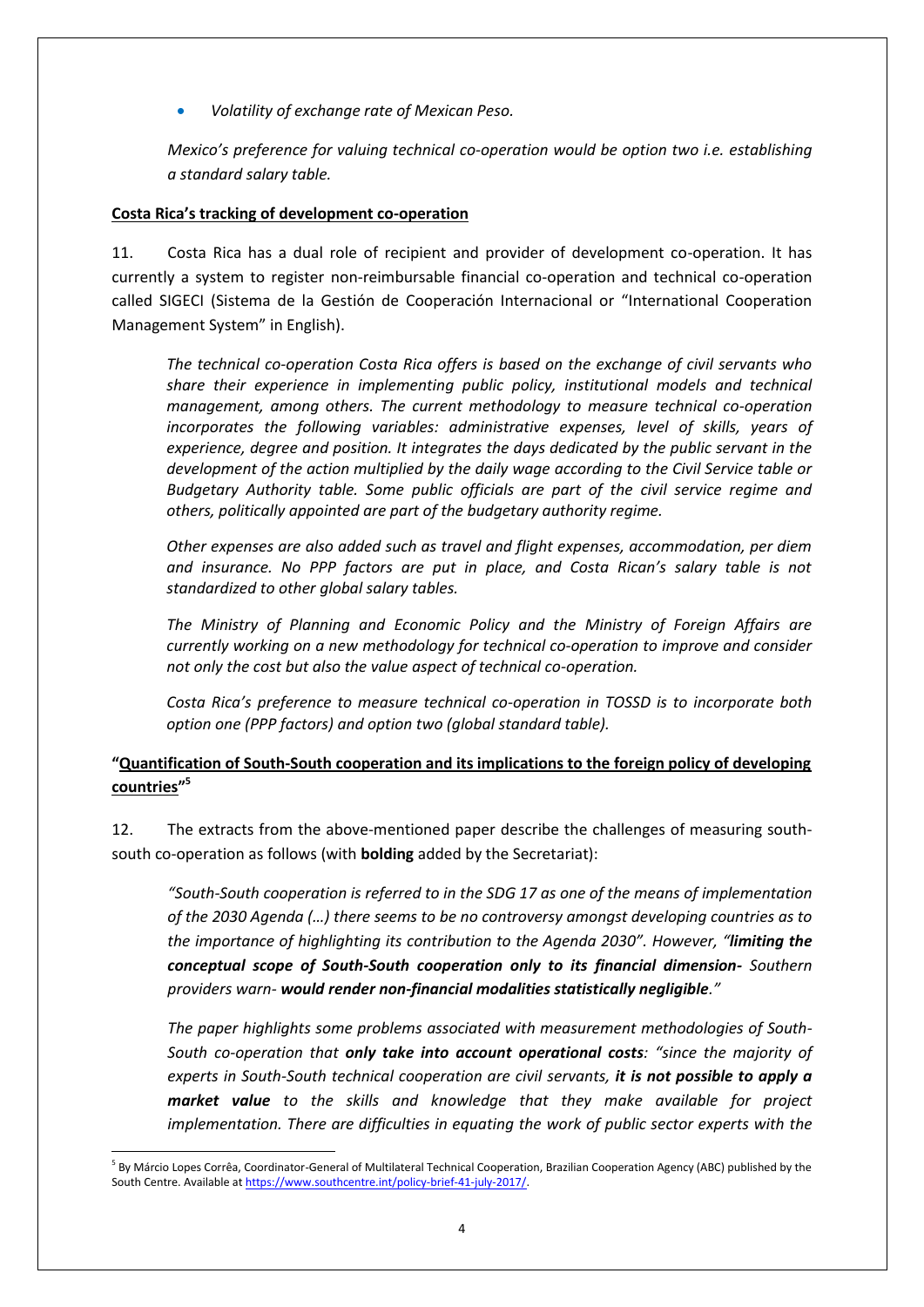*work of private consultants especially that of international professionals". The main reason is the wide differences in their remuneration.*

*The paper proposes an innovative model to measure South-South co-operation which includes the following elements: "(i) appraisal of inputs compatible with monetization; (ii) quantifying the volumes of all types of in-kind resources mobilized by South-South partner countries, regardless of their position as providers or receivers, and for which monetization is not the best indicator; (iii) assessment of the connection between financial and non-financial inputs and outputs; and (iv) evaluation of the results attributable to these initiatives and to their respective beneficiaries". The paper further suggests that: "monetary quantification of non-financial South-South cooperation modalities would be optional" and "both financial and non-financial data will be indispensable to evaluate the efficacy of the contributions mobilized through South-South cooperation in producing socio-economic results".* 

*Finally, the paper recommends that governments of developing countries implement a measurement framework. However, some challenges are identified, such as the disparities in countries' capacities, the lack of political will and the fact that "developing countries do not have a common forum or organization with the mandate to facilitate this process in the way that the OECD Development Assistance Committee does for North-South cooperation".* 

13. Using PPP factors or a standard salary table (or both), as proposed by the Secretariat, would address some of the abovementioned concerns. It would make technical co-operation by Southern providers statistically relevant and would account for wide differences in salaries across countries and between private and public sector experts. Moreover, the TOSSD Task Force (or the governance body of the TOSSD system) could become a forum where Southern providers could discuss together with partner countries and other providers the establishment of a common, internationally comparable, method for measuring technical co-operation.

| Option                          | <b>Pros</b>                                                                                                                                                                                                                                       | Cons                                                                                                                                                                                                                                                                                                                                                                                                      |  |  |
|---------------------------------|---------------------------------------------------------------------------------------------------------------------------------------------------------------------------------------------------------------------------------------------------|-----------------------------------------------------------------------------------------------------------------------------------------------------------------------------------------------------------------------------------------------------------------------------------------------------------------------------------------------------------------------------------------------------------|--|--|
| <b>PPP</b><br>methodology       | Closer to the actual cost of<br>delivering technical co-operation.<br>Technically easy to implement<br>by the organisation compiling the<br>data. PPP factors are available for<br>most countries.                                                | Not available for all countries that<br>$\mathbf{x}$<br>deliver technical co-operation e.g. Timor<br>Leste.<br><b>X</b><br>Experts from the private sector and<br>from richer economies are more expensive<br>public servants, so PPP-adjusted<br>than<br>technical co-operation figures will still differ<br>across providers.<br><b>X</b><br>Might be difficult to understand by<br>the general public. |  |  |
| <b>Standard</b><br>salary table | Technically<br>easier<br>$\checkmark$<br>to<br>implement for reporters.<br>Would count the same amount<br>of money for the same resource,<br>regardless of the country sending<br>the experts (could get more buy-in<br>from Southern providers). | Does not reflect the real cost of<br><b>X</b><br>delivering technical co-operation.<br><b>X</b><br>building<br><b>Does</b><br>not encourage<br>capacity in the countries providing technical<br>co-operation to track the real cost.                                                                                                                                                                      |  |  |

### **b) Advantages and disadvantages of the two options for measuring technical co-operation**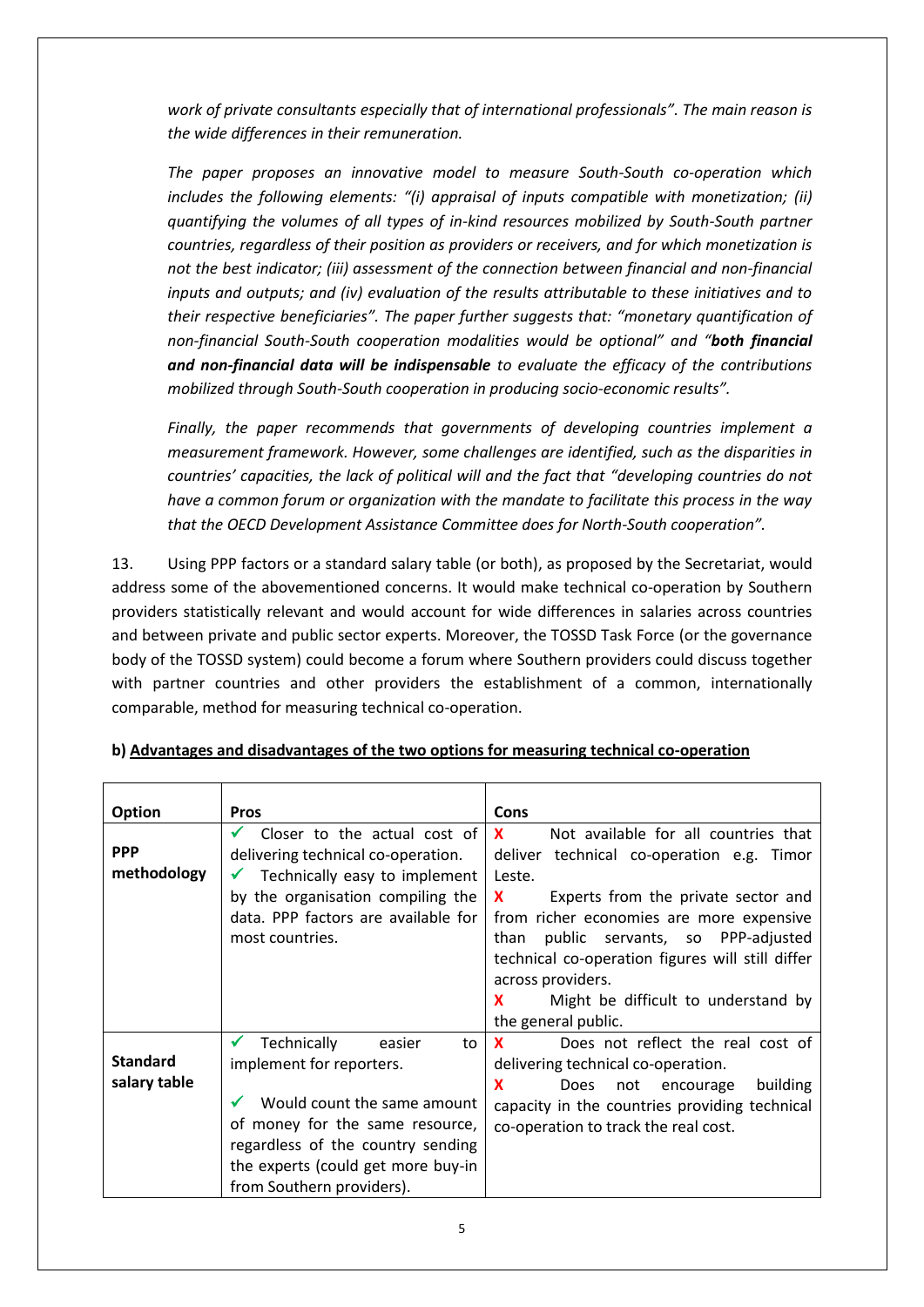#### **c) Alternatives to the UN professional staff salary table**

14. To address some Task Force members' concerns about using the UN professional staff salary table on a gross basis, several alternatives are proposed below:

i) Using the UN salary table on a net basis<sup>6</sup>, which could take into account the following elements:

- **Staff assessment:** An internal tax collected from the UN system staff by the UN system organisations. Rates are derived from income tax rates applicable at the eight headquarters cities of the organizations (Geneva, London, Madrid, Montreal, New York, Paris, Rome, and Vienna) in the common system; and
- **Post-Adjustment:** One of two main elements (base salary and post adjustment) comprising the salary of staff in the Professional and higher categories that are assigned to a duty station for one year or more. It compensates differences in the cost of living across duty stations.

| <b>Level</b> | <b>Min number</b><br>of years of<br>experience | Daily salary (USD) Net<br><b>basis</b> |                             | <b>Post-Adjustment NY</b>   |                             | <b>Total</b>                |                             |
|--------------|------------------------------------------------|----------------------------------------|-----------------------------|-----------------------------|-----------------------------|-----------------------------|-----------------------------|
|              |                                                | <b>Annual</b><br>salary/365            | <b>Annual</b><br>salary/240 | <b>Annual</b><br>salary/365 | <b>Annual</b><br>salary/240 | <b>Annual</b><br>salary/365 | <b>Annual</b><br>salary/240 |
|              | than<br>More                                   |                                        |                             |                             |                             |                             |                             |
| $D-2$        | 15 years                                       | 320                                    | 486                         | 211                         | 322                         | 531                         | 808                         |
| $D-1$        | 15 years                                       | 296                                    | 450                         | 196                         | 298                         | 492                         | 748                         |
| $P-5$        | 10 years                                       | 258                                    | 393                         | 171                         | 260                         | 429                         | 652                         |
| $P - 4$      | 7 years                                        | 219                                    | 333                         | 145                         | 220                         | 363                         | 553                         |
| $P-3$        | 5 years                                        | 184                                    | 280                         | 122                         | 185                         | 305                         | 465                         |
| $P-2$        | 2 years                                        | 147                                    | 224                         | 97                          | 148                         | 244                         | 371                         |
| $P-1$        | Young<br>professionals                         | 116                                    | 177                         | 77                          | 117                         | 193                         | 294                         |

 $\overline{a}$ 

<sup>6</sup> The UN professional staff salary table on a net basis and with the post-adjustment factor is available at [http://www.un.org/depts/OHRM/salaries\\_allowances/allowances/postadjustment/pa02-2017.xls](http://www.un.org/depts/OHRM/salaries_allowances/allowances/postadjustment/pa02-2017.xls)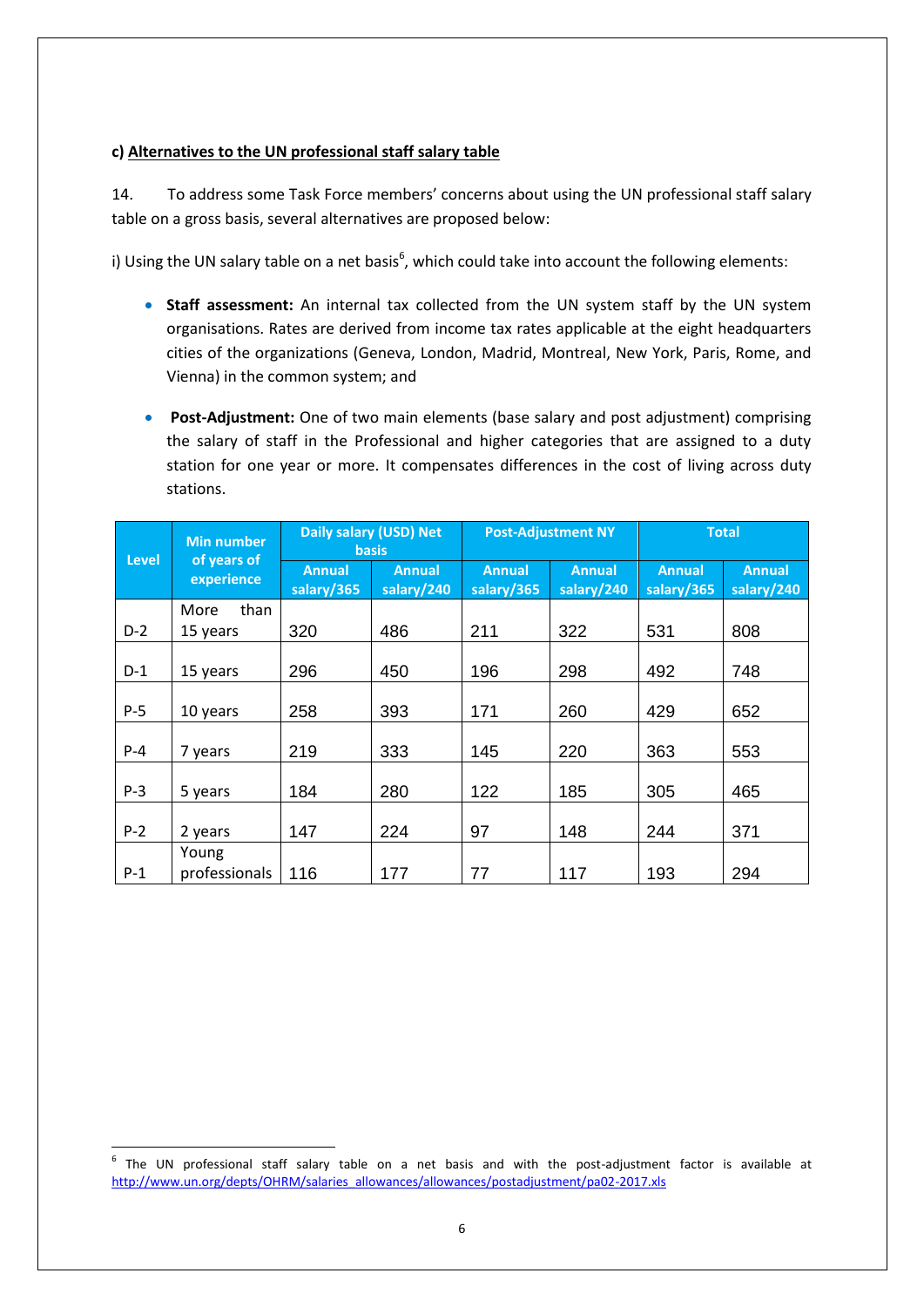ii) Using the International Monetary Fund (IMF) table for long-term experts contracted to deliver technical assistance<sup>7</sup>:

|              |                                                                                                                                                                                                                     | <b>Grade</b><br>average | Daily salary (USD)          |                             |
|--------------|---------------------------------------------------------------------------------------------------------------------------------------------------------------------------------------------------------------------|-------------------------|-----------------------------|-----------------------------|
| <b>Level</b> | <b>Illustrative position titles</b>                                                                                                                                                                                 | annual salary<br>(USD)  | <b>Annual</b><br>salary/365 | <b>Annual</b><br>salary/240 |
| A09          | Librarian, Translator, Research Officer,<br>Information Management Officer, Human<br>Resources<br>Officer, External Relations Officer                                                                               | 89,730                  | 246                         | 374                         |
| A10          | Accountant, Research Officer, Information<br>Management Officer, Human Resources<br>Officer, External Relations Officer                                                                                             | 103,930                 | 285                         | 433                         |
| A11          | Economist (Ph.D. entry-level), Counsel,<br>Specialists (e.g., Accounting, Information<br>Technology Officer, Human Resources<br>Officer, External Relations Officer, Sr.<br><b>Information Management Officer)s</b> | 118,850                 | 326                         | 495                         |
| A12          | Economist, Counsel, Specialists (e.g.,<br><b>Accounting, Information Technology</b><br>Officer, Human Resources Officer, External<br><b>Relations Officer</b>                                                       | 135,835                 | 372                         | 566                         |
| A13          | Economist, Resident Representative,<br>Counsel, Specialists (e.g., Accounting, Sr.<br>Information Technology, Sr. Human<br>Resources Officer, Sr. External Relations<br>Officer)                                    | 155,785                 | 427                         | 649                         |
| A14          | Deputy Division Chief, Sr. Economist,<br>Resident Representative, Assistant to the<br>Director, Sr. Accountant                                                                                                      | 185,340                 | 508                         | 772                         |
| A15          | Division Chief, Deputy Division Chief,<br>Advisor, Resident Representative/Sr.<br>Resident Representative, Assistant to the<br>Director                                                                             | 213,205                 | 584                         | 888                         |

 7 The table is available a[t https://www.imf.org/external/pubs/ft/ar/2017/eng/assets/ar17-web-table-3-4.pdf](https://www.imf.org/external/pubs/ft/ar/2017/eng/assets/ar17-web-table-3-4.pdf) .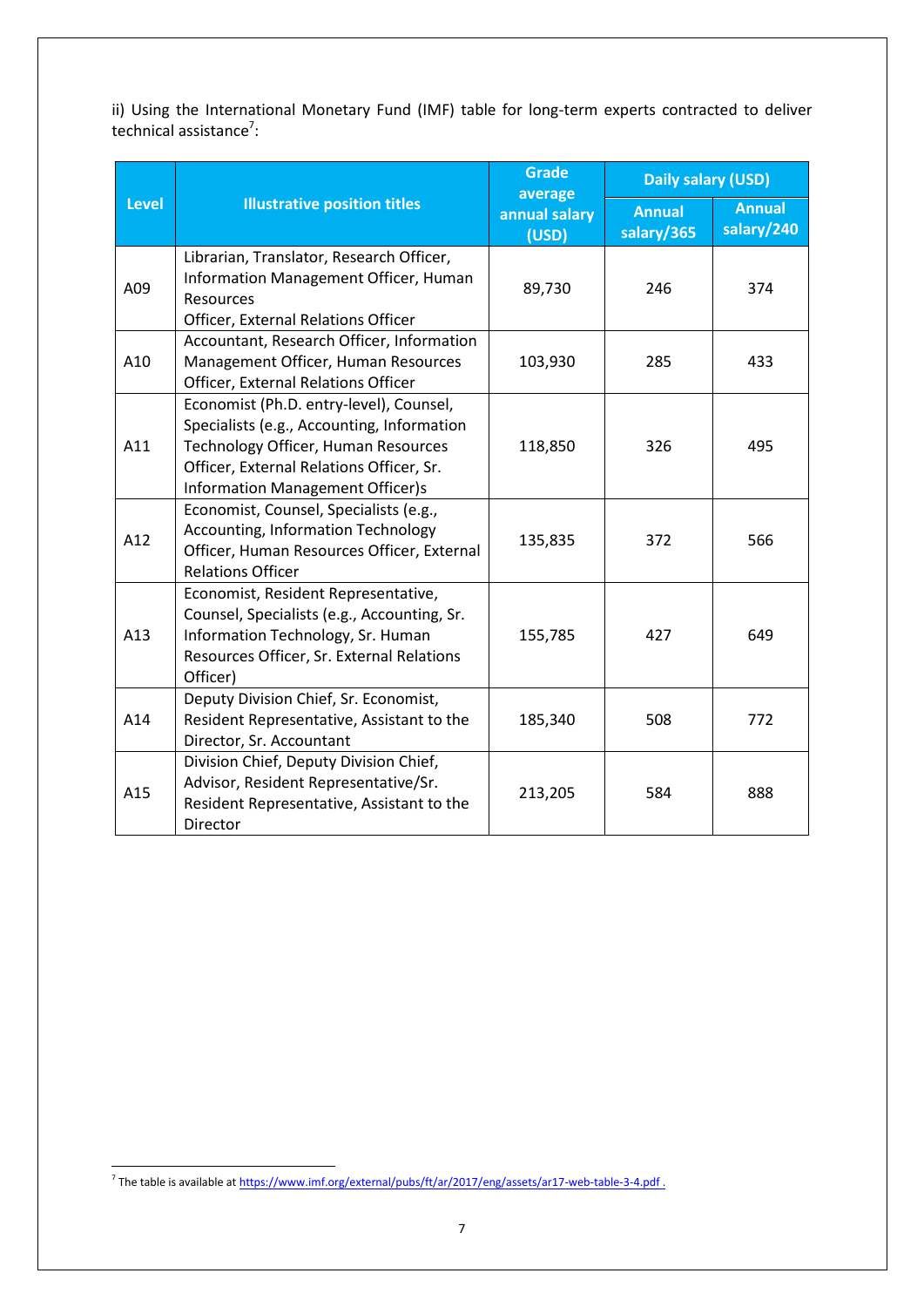## iii) Using the World Bank salary table<sup>8</sup>:

|              |                                                                       | <b>Grade average</b>   | Daily salary (USD)          |                             |
|--------------|-----------------------------------------------------------------------|------------------------|-----------------------------|-----------------------------|
| <b>Level</b> | <b>Illustrative position titles</b>                                   | annual salary<br>(USD) | <b>Annual</b><br>salary/365 | <b>Annual</b><br>salary/240 |
| GA           | <b>Office Assistant</b>                                               | 43,697                 | 120                         | 182                         |
| GB           | Team Assistant, Information<br>Technician                             | 46,154                 | 126                         | 192                         |
| GC           | Program Assistant, Information<br>Assistant                           | 56,852                 | 156                         | 237                         |
| GD           | Senior Program Assistant, Information<br>Specialist, Budget Assistant | 70,422                 | 193                         | 293                         |
| <b>GE</b>    | Analyst                                                               | 80,679                 | 221                         | 336                         |
| GF           | Professional                                                          | 105,275                | 288                         | 439                         |
| GG           | Senior Professional                                                   | 146,140                | 400                         | 609                         |
| GH           | Manager, Lead Professional                                            | 204,110                | 559                         | 850                         |

#### **Issues for discussion**

*What is your preferred option (PPP or standard salary table) for estimating the monetary cost of providing in-kind technical co-operation?*

*Could reporting be based on both options with the view to collecting complementary information?*

*If option two is to be used, which of the proposed salary tables could be used as a reference?* 

### **IV. NON-MONETARY ASPECTS OF TECHNICAL CO-OPERATION**

15. Capturing the value-added of technical co-operation using indicators beyond the monetary value could address some of the concerns expressed by Southern providers and therefore help obtaining their buy-in for TOSSD.

16. During a workshop: "Towards the establishment of a reference methodology to value South-South co-operation in Ibero-America", organised in Mexico City in May 2017 by the Ibero-American program for Strengthening South-South co-operation, the following elements required for a methodology to value technical co-operation were identified<sup>9</sup>:

 **Inputs that can be translated into costs (direct or indirect costs).** Examples of direct costs are flights or transportation costs, per-diem, accommodation, purchase of goods and services and travel insurance. Examples of indirect costs are more general costs that contribute to the implementation of the activity such as the use of infrastructure or administrative support. *[As per the methodology proposed in this issues paper, those costs would be directly imputed to the amount of the technical co-operation provided in TOSSD.]*

**<sup>.</sup>** 8 See the World Bank Annual report 2016 Organizational Information, staff salary structure, Washington DC, page 19. Available at [http://pubdocs.worldbank.org/en/559991474295474257/5-Organizational-Information-FY16.pdf.](http://pubdocs.worldbank.org/en/559991474295474257/5-Organizational-Information-FY16.pdf)

<sup>&</sup>lt;sup>9</sup> See Report on South-South Cooperation in Ibero-America 2017 available at <u>http://segib.org/en/documento/informe-de-cooperacion-</u> [sur-sur-en-iberoamerica-2017/](http://segib.org/en/documento/informe-de-cooperacion-sur-sur-en-iberoamerica-2017/)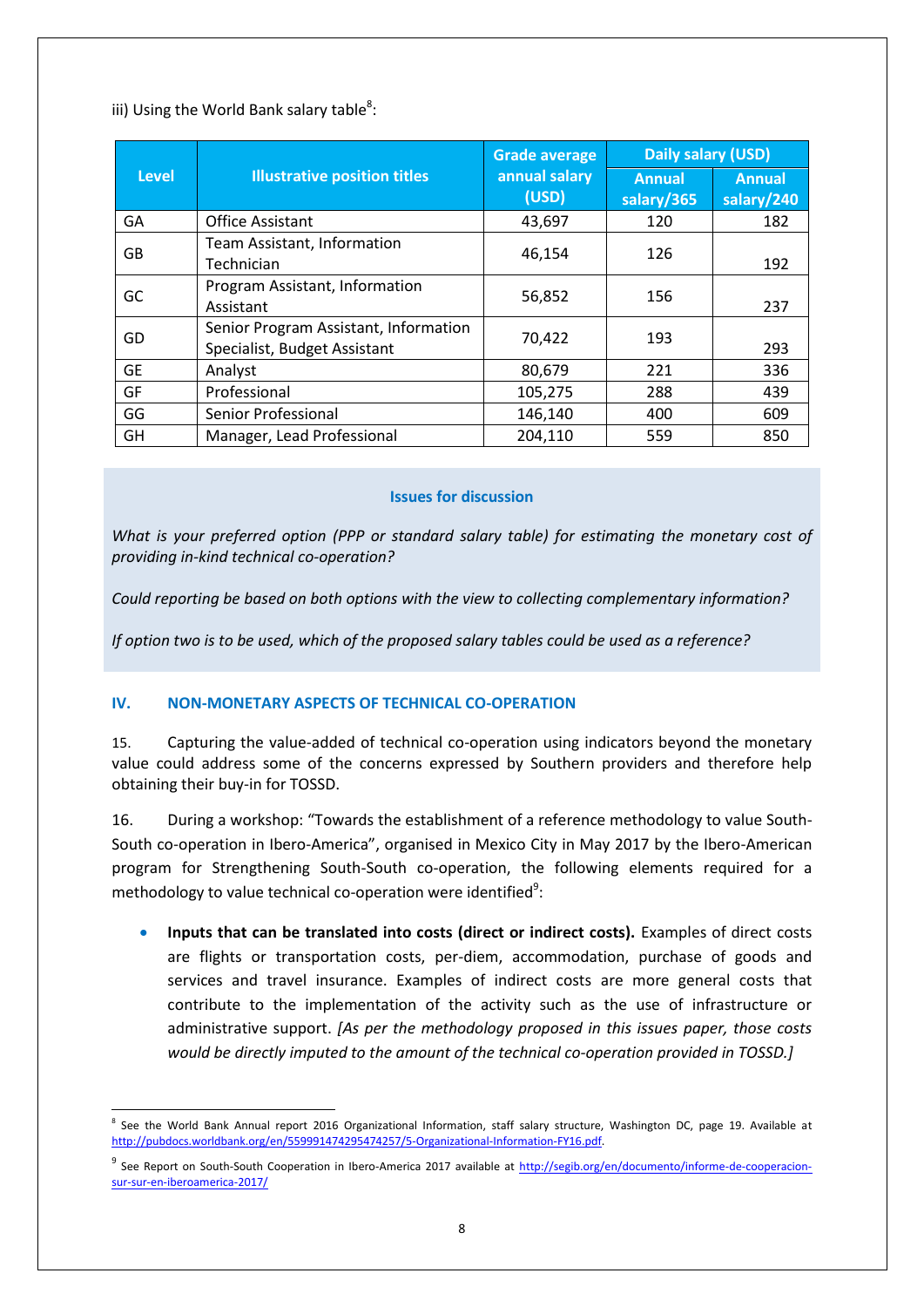- **Inputs that are necessary for the implementation of the activity but do not imply economic outlay**, therefore being more difficult to measure. Worthy of note among these is the knowledge provided by experts that work for public administration of the countries and do not receive additional salary for the exchanges in which they participate. There is no methodological clarity regarding the most optimal way to compute this, although the common method used in past regional experiences (Brazil, Chile and Mexico) appears to take account of the technical hours provided and weight its value by wage levels, academic qualifications, years of experience or opportunity costs, among others.
- **Elements that are intrinsic to South-South co-operation** such as certain criteria or principles (e.g. horizontality) and that contribute to results and value-added. *[This element would not be included in TOSSD since the TOSSD framework aims to include a wide range of stakeholders including not only Southern but also traditional development providers. However, some of the indicators proposed below could capture the value-added of technical co-operation for all providers.]*
- **Results obtained and potentially positive side effects**. Examples of these would be values, strengthened capacity, strengthened public policies or learning networks, among others. *[These could be captured through the revised indicators proposed below.]*

17. As stated in the introduction, the proposed qualitative indicators have been reviewed as per the comments received from SESRIC and SEGIB, also taking into account ideas in the paper by the NeST on monitoring and evaluating South-South co-operation. The revised list of potential indicators is shown below:

#### *Indicators on outcomes and/or impact:*

- How many professionals were trained (if any)?
- What outputs/outcomes were foreseen in the log-frame or the documentation of the TC activity?
- Were the outputs generated by the TC (technical co-operation) used to:
	- (i) inform new government policy or programme?
	- (ii) inform new legislation or regulation?
	- (iii) create, change or improve institutions?
	- (iv) support design or implementation of development cooperation projects?
	- (v) other (specify)?

### *Indicators for ownership:*

- Who initiated/requested this TC activity?
- Was the beneficiary agency actively involved throughout the implementation of the TC activity?
- Was/were the topics of intervention identified as development constraints or opportunities, or as national priorities in the country strategies (whether at national, regional or local level)?